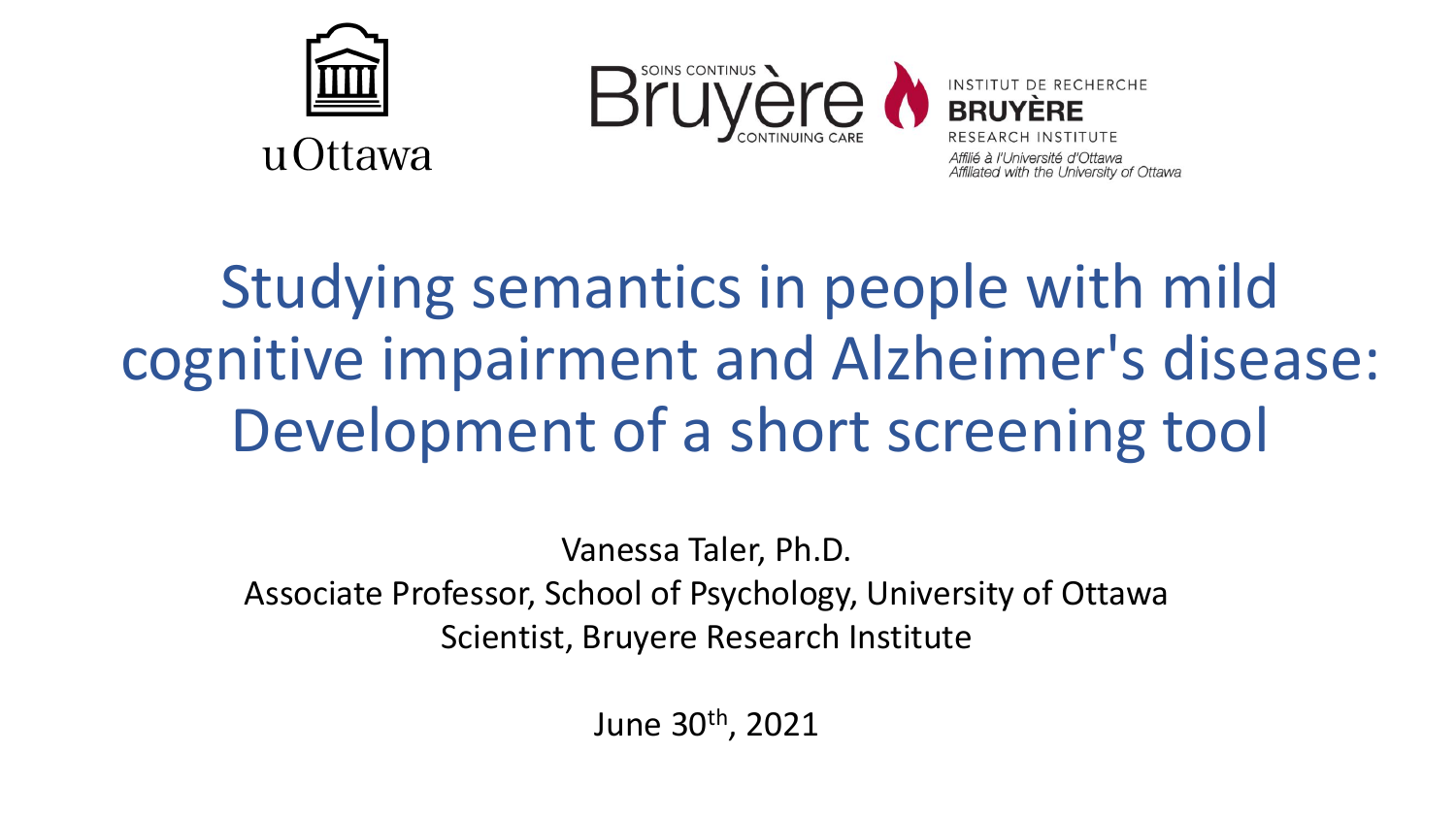*I am speaking to you all today from the University of Ottawa, which is situated on the traditional lands of the Algonquin people. We acknowledge their longstanding relationship with this territory, which remains unceded.*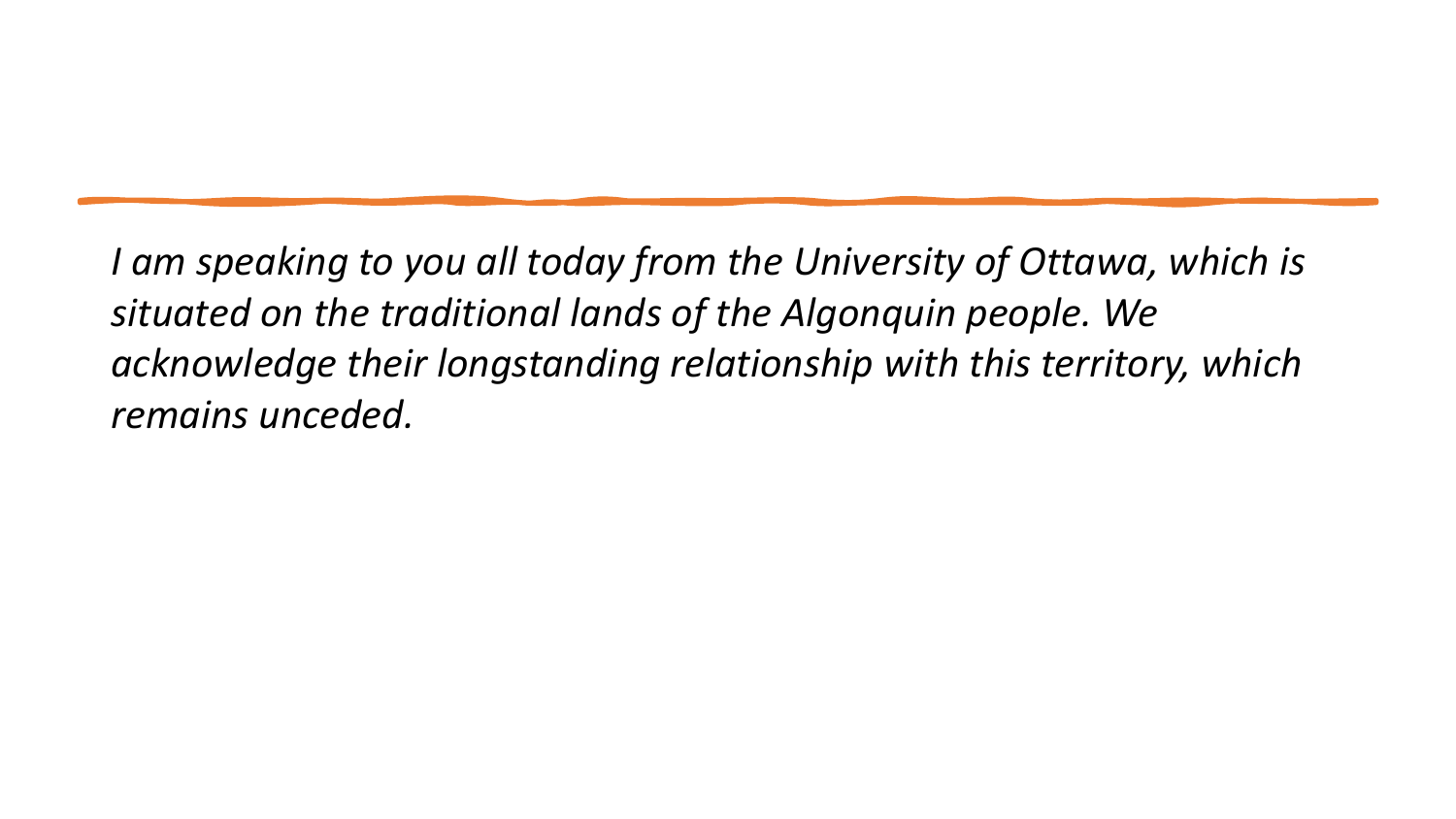Mr M, a patient with semantic dementia  $-$  a neurodegenerative disease that is characterized by the gradual deterioration of semantic memory — was being driven through the countryside to visit a friend and was able to remind his wife where to turn along the not recently-travelled route. Then, pointing at the sheep in the field, he asked her "What are those things?" Prior to the onset of symptoms in his late 40s, this man had normal semantic memory. What has gone wrong in his brain to produce this dramatic and selective erosion of conceptual knowledge?

*(from Patterson et al. 2007)*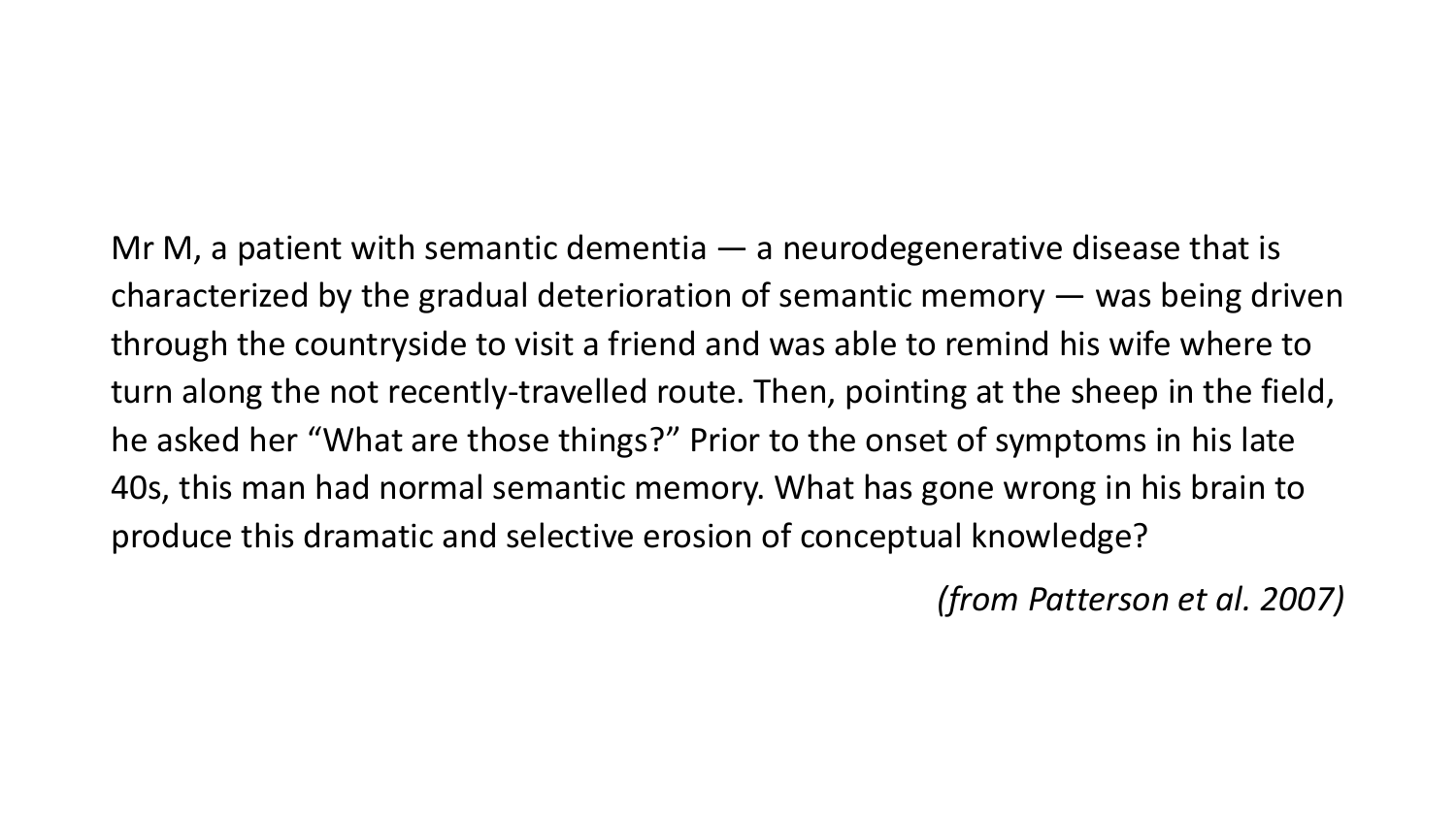

# What is semantic memory?

- A type of *long-term memory*
- Encodes culturally-shared knowledge about objects, facts, places, people and concepts
- This includes knowledge of words and their meanings
- Semantic memory is critically important for most cognitive functions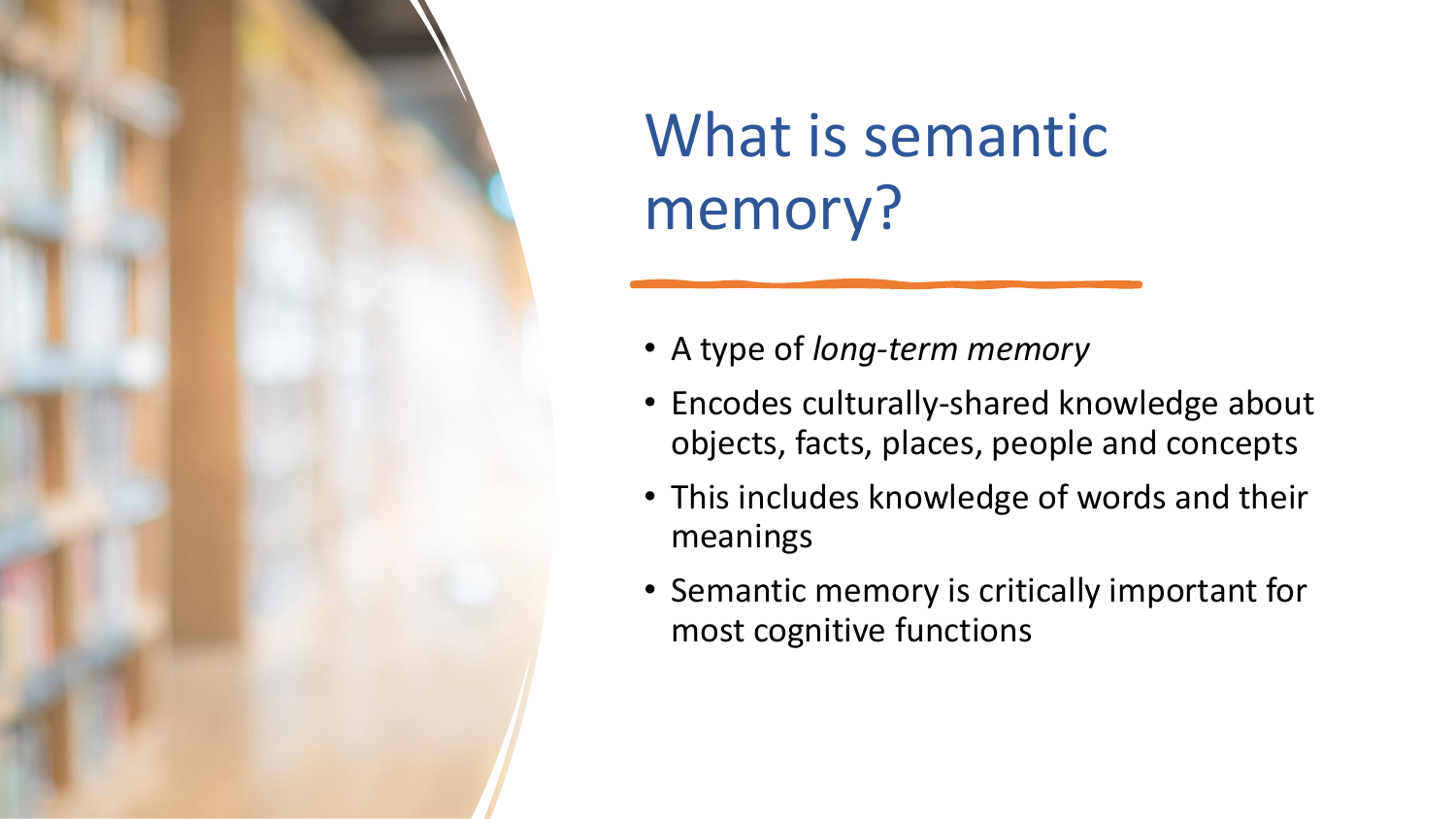# Semantic memory in the brain

from Patterson et al. (2007)

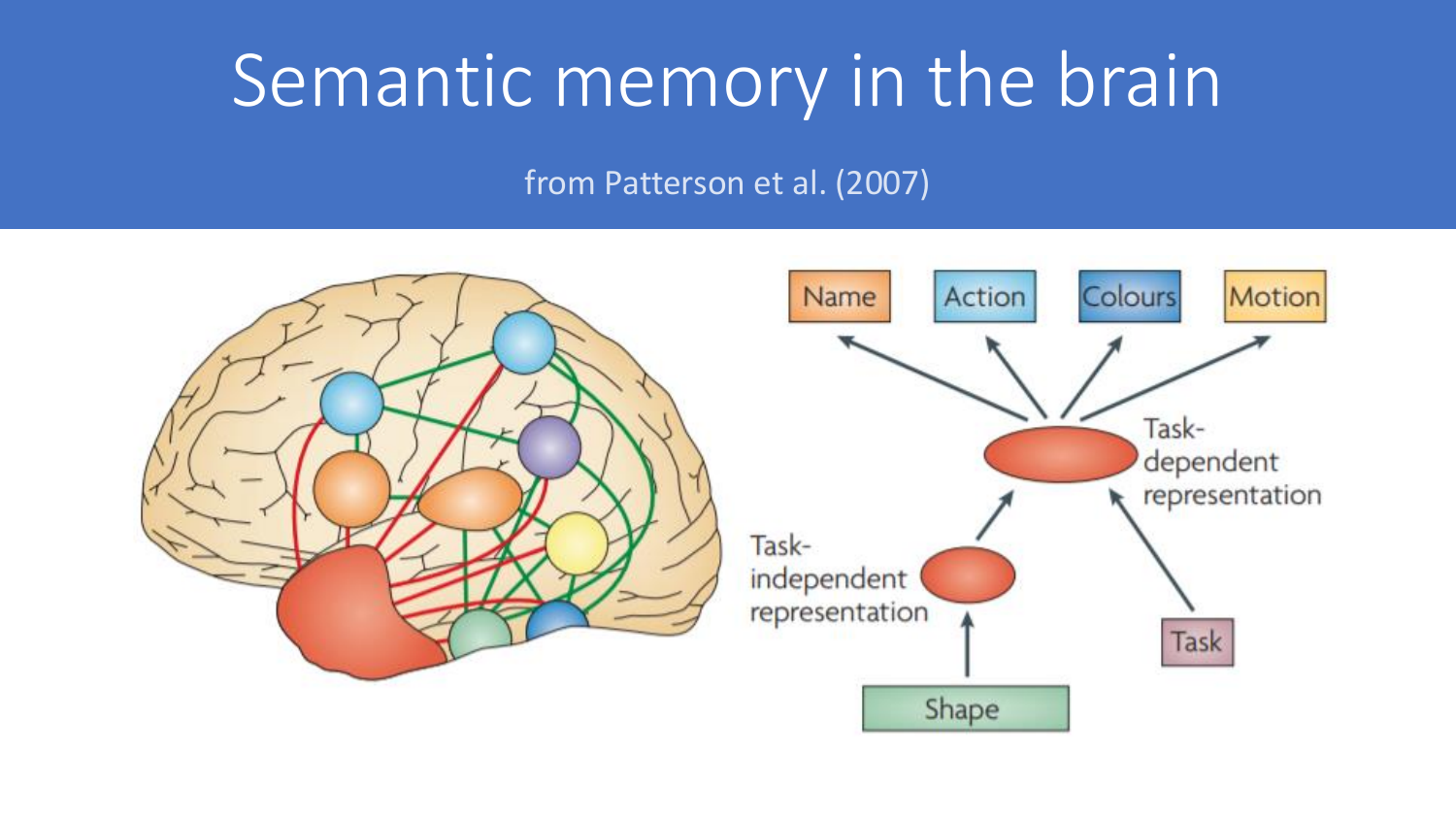# Semantic memory in neurological disorders

- Impairments are frequently observed in neurological disorders (e.g., stroke, neurodegenerative disease)
- Challenges in assessment arise because:
	- It is necessary to assess across multiple modalities
	- Other deficits such as visual agnosia and speech difficulties may complicate assessment
	- Performance may be affected by the language background of the client/participant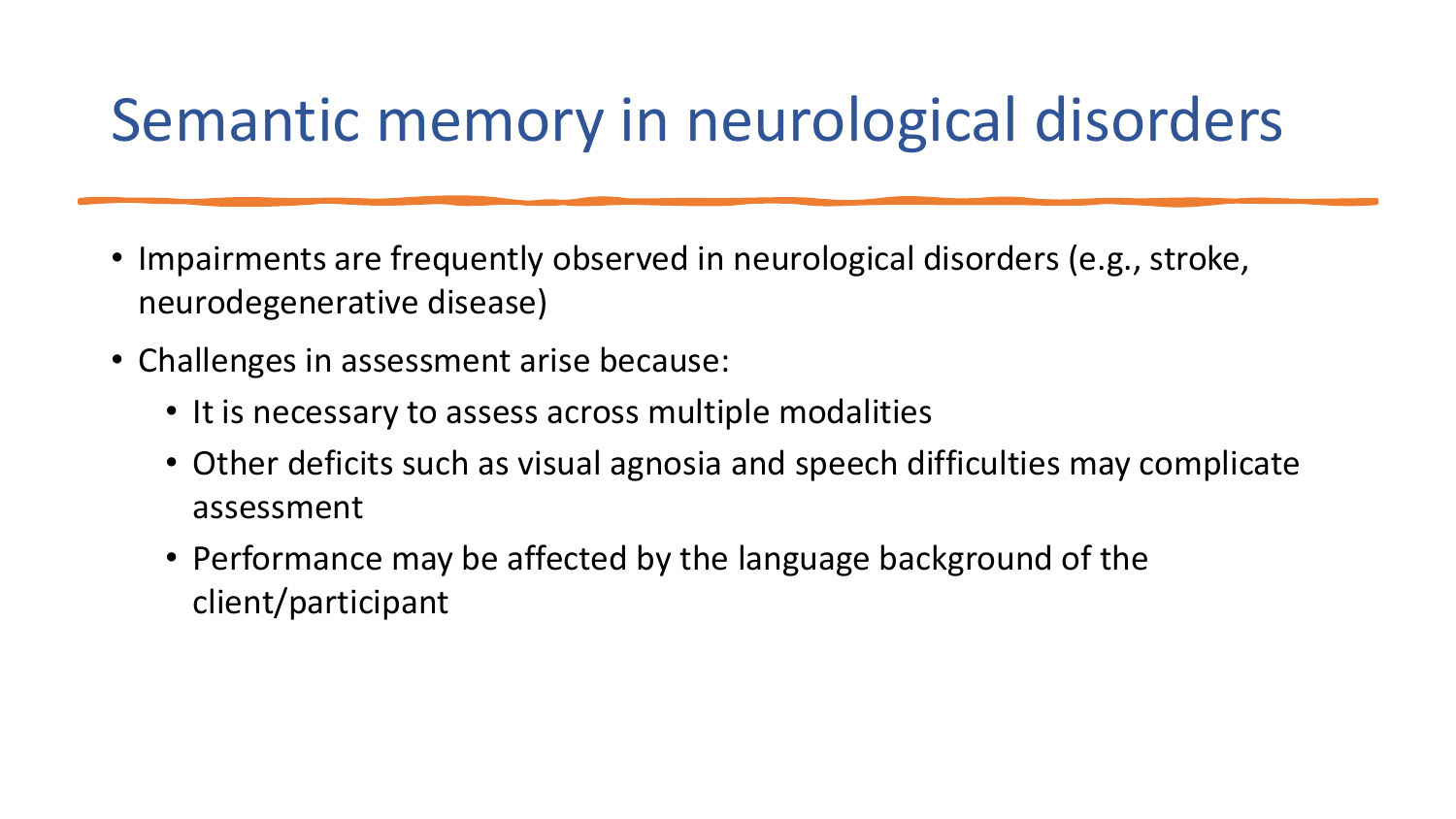# Mild cognitive impairment

- MCI refers to subjective and objective cognitive impairment in the absence of dementia
- It constitutes a risk factor for development of dementia
- In many cases, it is a transitional state between cognitive health and dementia

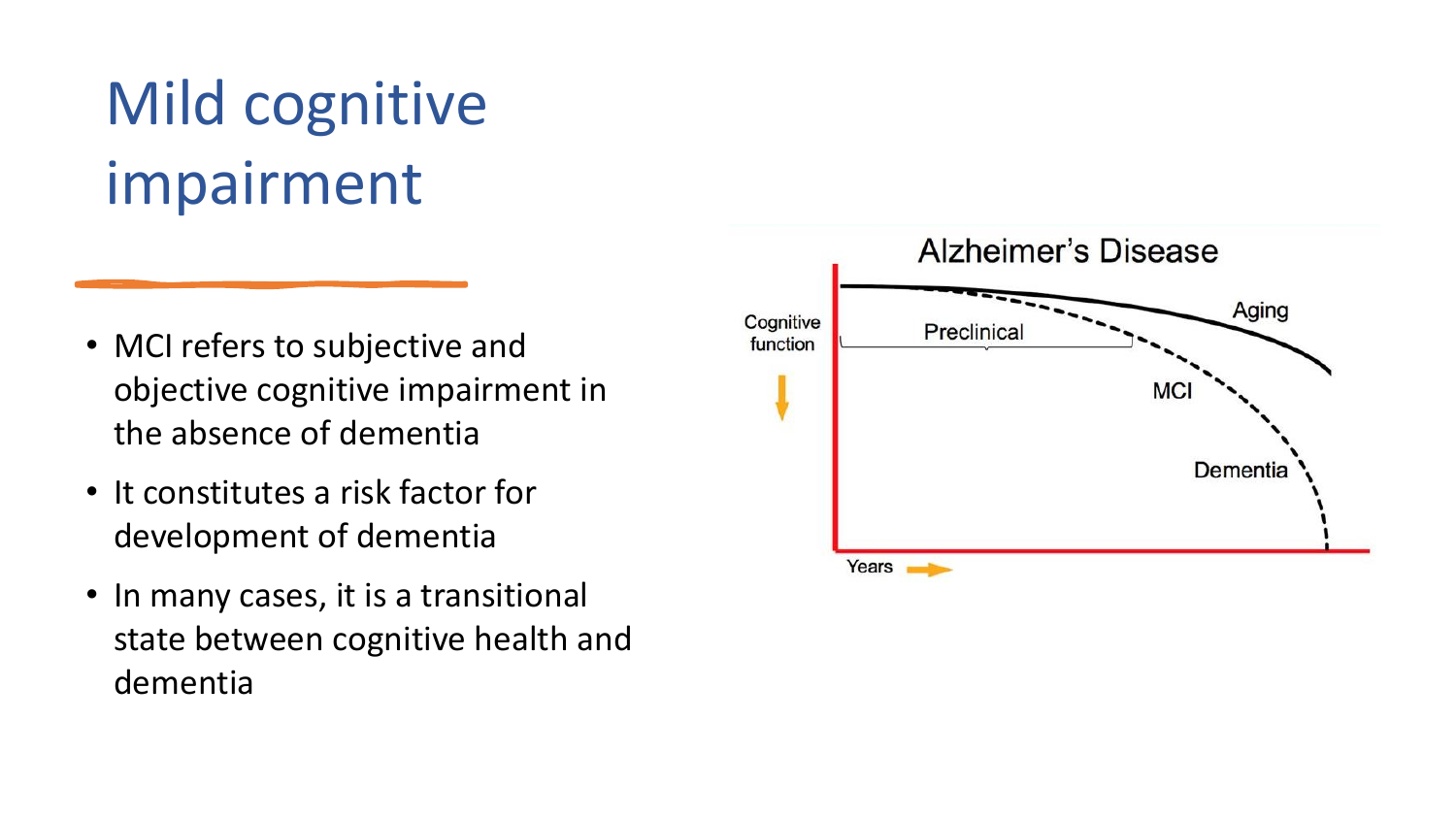# Goals of the present research

- 1. We aimed to develop and validate a battery that assesses semantic function across multiple *modalities* using different *tasks*
- 2. The battery contained tasks assessing semantic function using spoken and written input/output, picture input, and pointing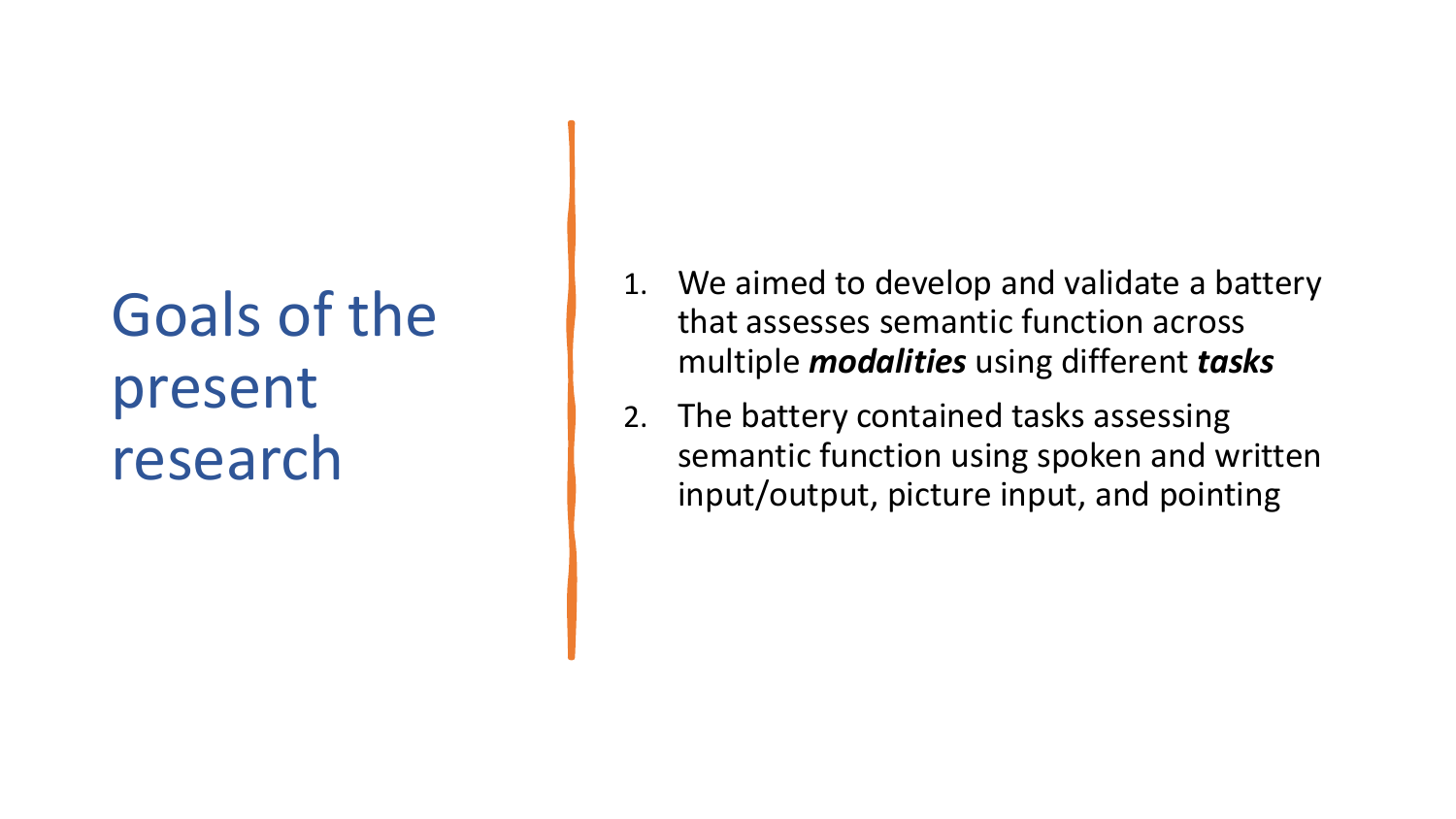### Tasks 1a and 1b: spoken and written picture naming

• Stimuli included 6 items for each category (biological, artifact, and action items) for a total of 18 spoken and 18 written stimuli



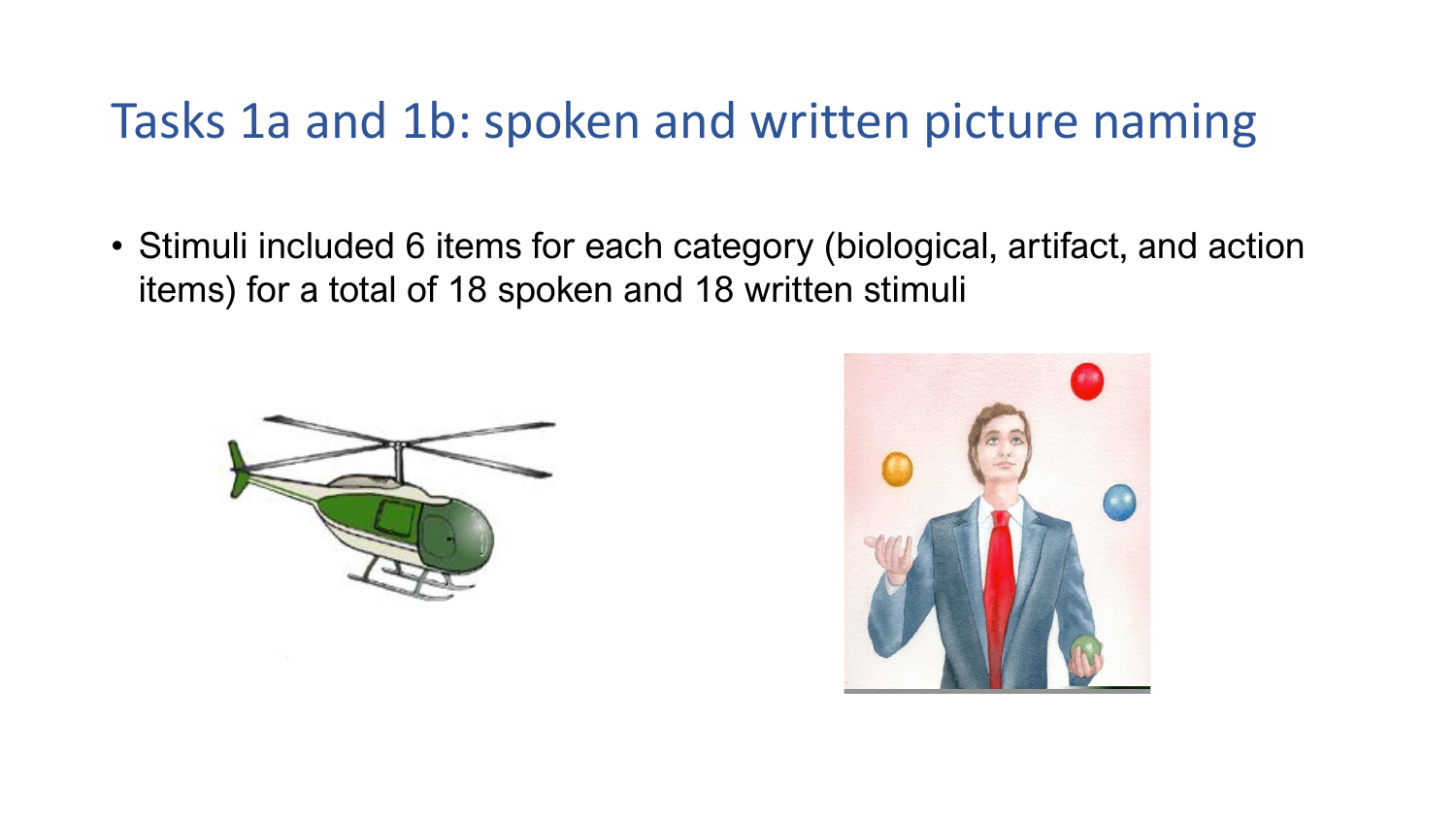Tasks 2a and 2b: picturepicture and word-word matching

• Stimuli included 6 items for each modality (biological and artifact) for a total of 12 items for each modality





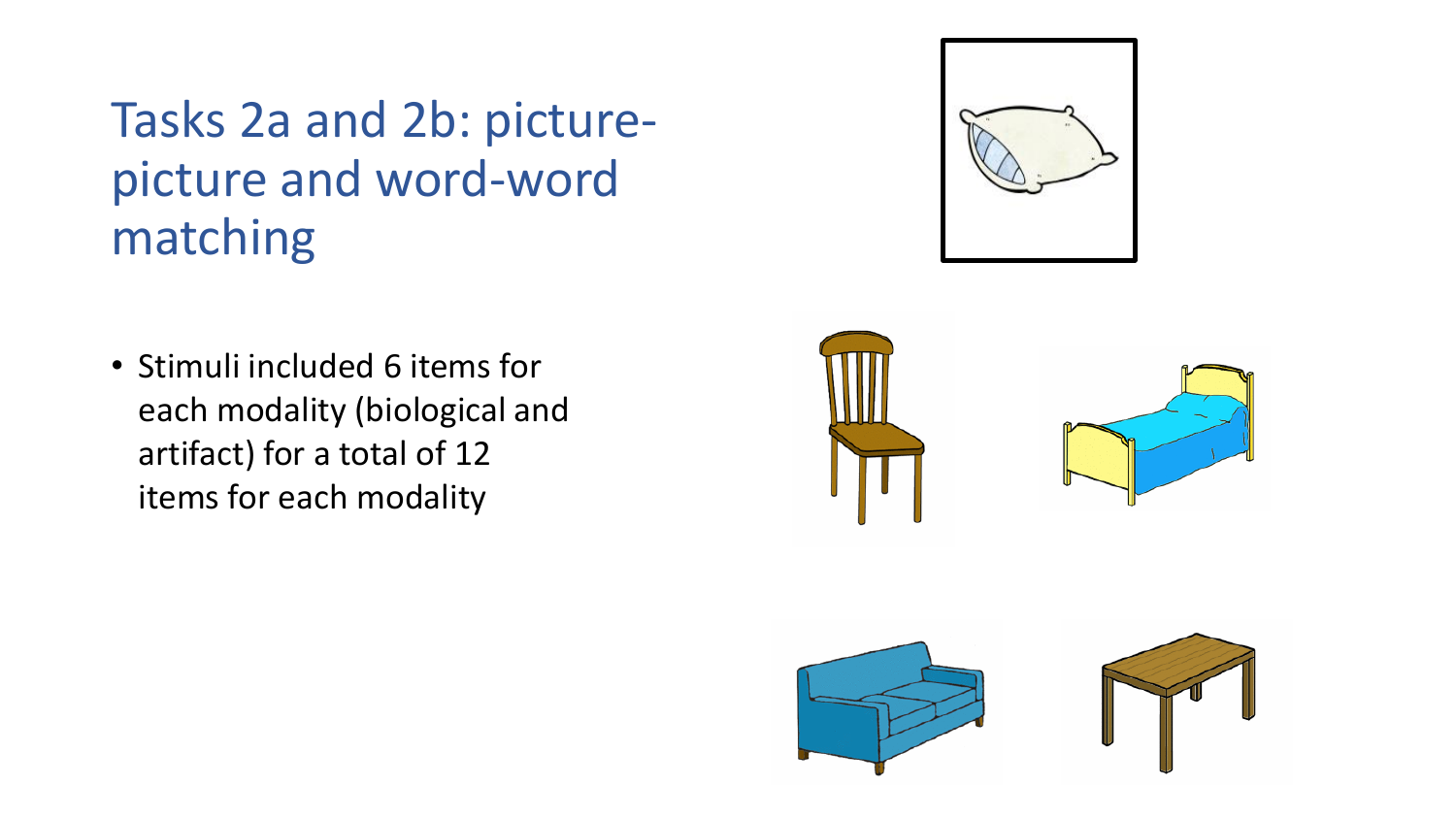# Task 3: Shared feature selection

How is a tiger like a zebra?

- a) Both have stripes
- b) Both have spots
- c) Both are animals
- d) Both are vegetables

**(12 stimuli total)**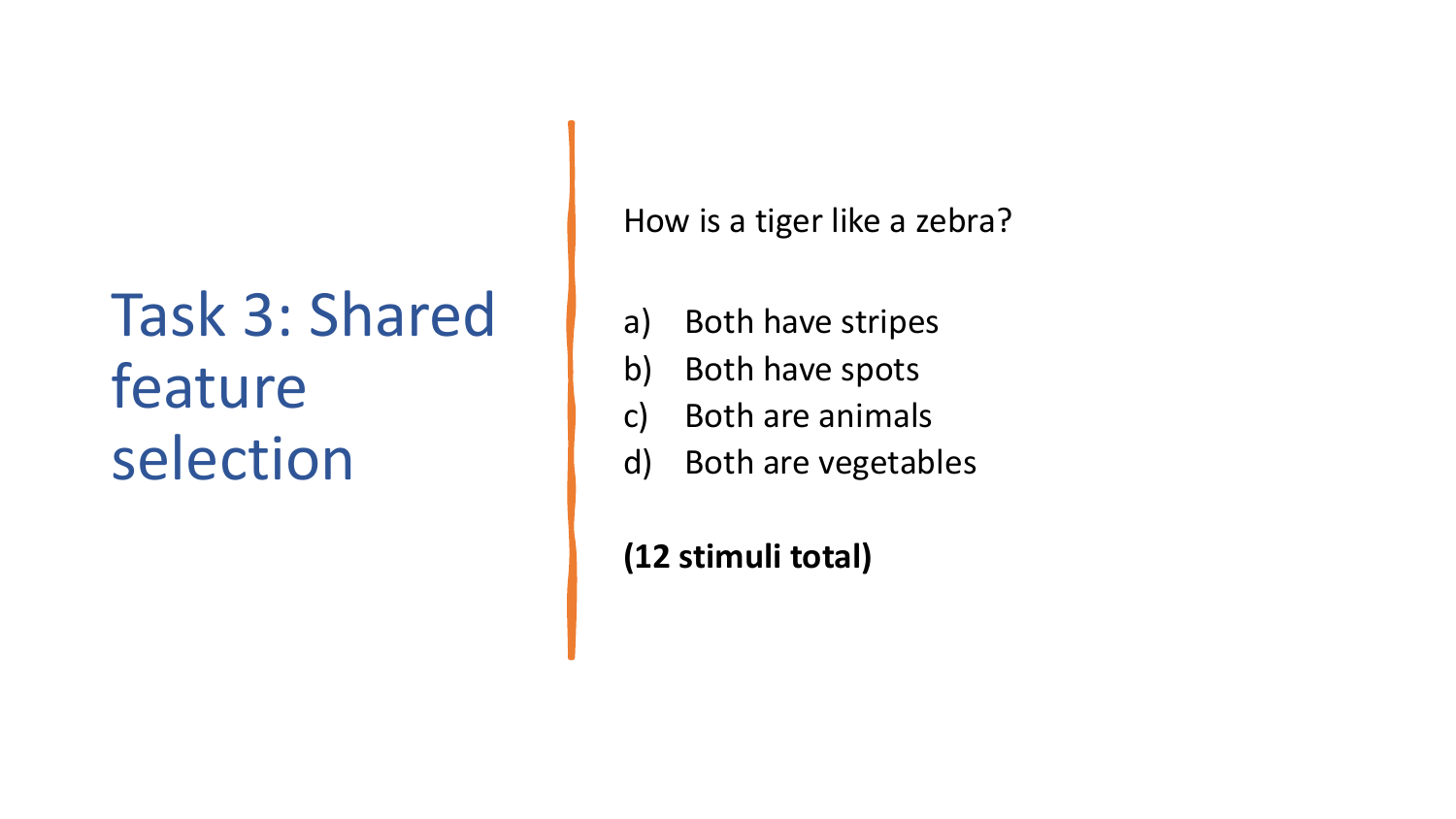# Task 4: Semantic questions

### **Biological (12 stimuli total)**

e.g., Does a kangaroo come from China?

**Artifact (12 total)** e.g., Is a soccer ball usually thrown?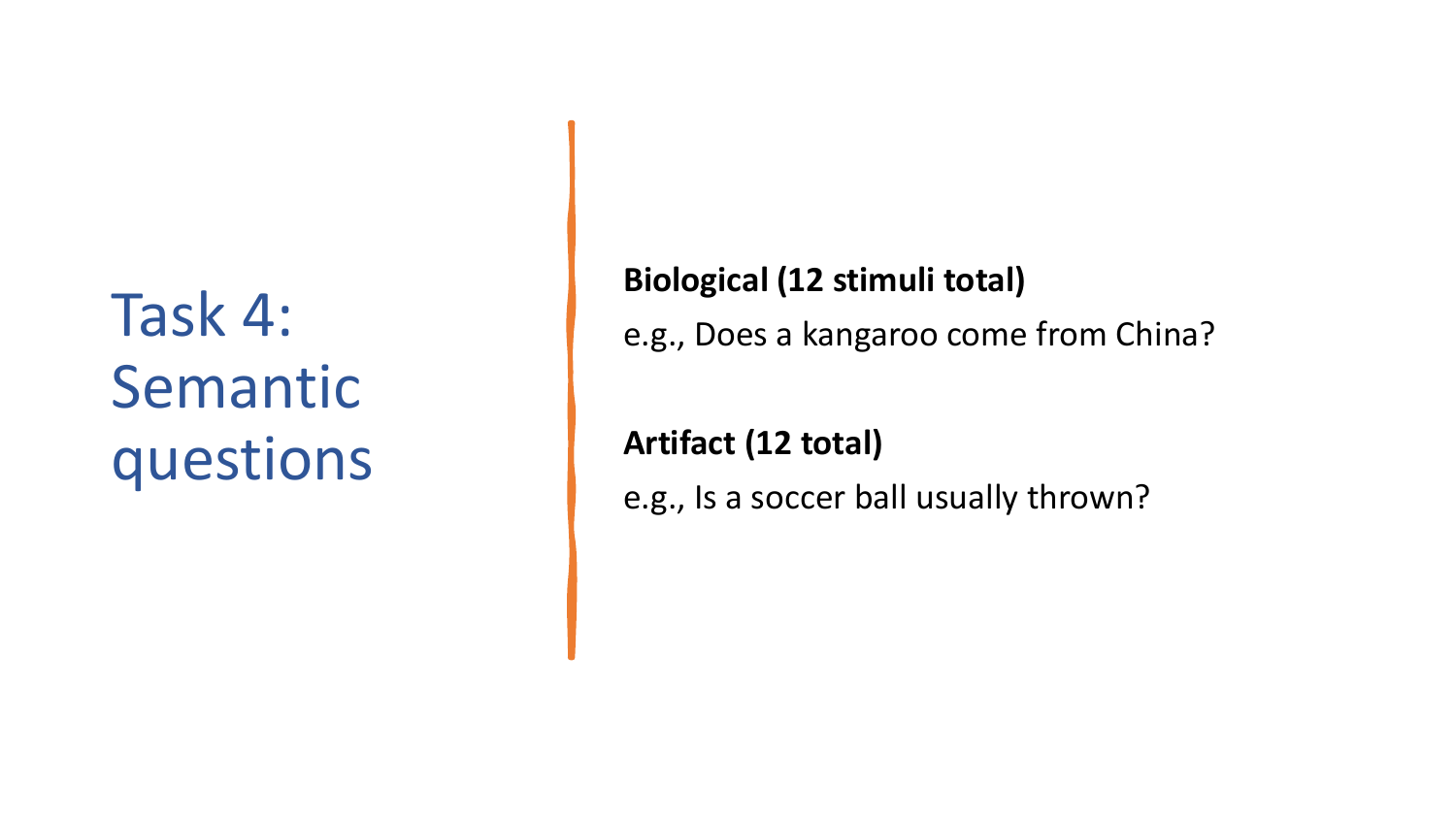# Study 1: Assessing face validity

#### Participants:

Local clinicians (2 neuropsychologists and 1 MD) and researchers (n=2) were recruited from a research institute, a hospital-based memory program, and a university. All participants have expertise in MCI and language function.

### Methods:

Participants took part in structured interviews and completed a question package (including check boxes, Likert scale responses, and some open-ended questions) to examine the effectiveness, relevance and appropriateness of the overall battery and each task. Interviewees were also asked about the clarity of the instruction and response sheets.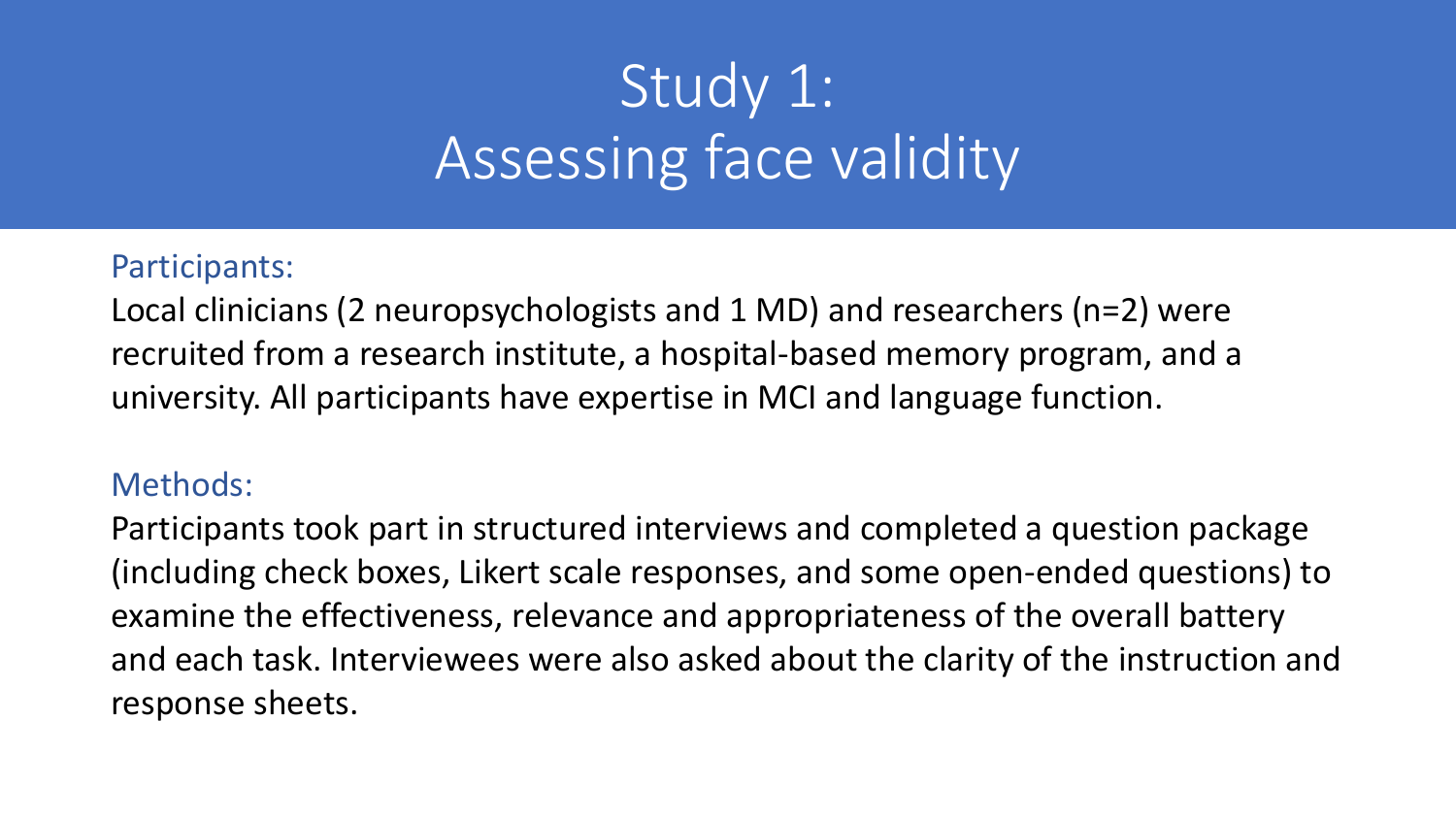# Face validity: results

Interviewees indicated that:

- the battery is an appropriate assessment of semantic function ( $M = 4.4$ , range  $=$ 4–5), and is easy to administer (M = 4.8, range = 4–5).
- the battery is logical (4/5), easy to use (5/5), useful (4/5), and relevant (4/5) for detecting semantic impairments.
- the battery assesses several aspects of semantic memory, including semantic function, semantic knowledge, and language semantics.
- the battery is appropriate for populations other than MCI, including AD (4/5), aphasia (5/5), progressive primary aphasia (5/5) an traumatic brain injury (4/5).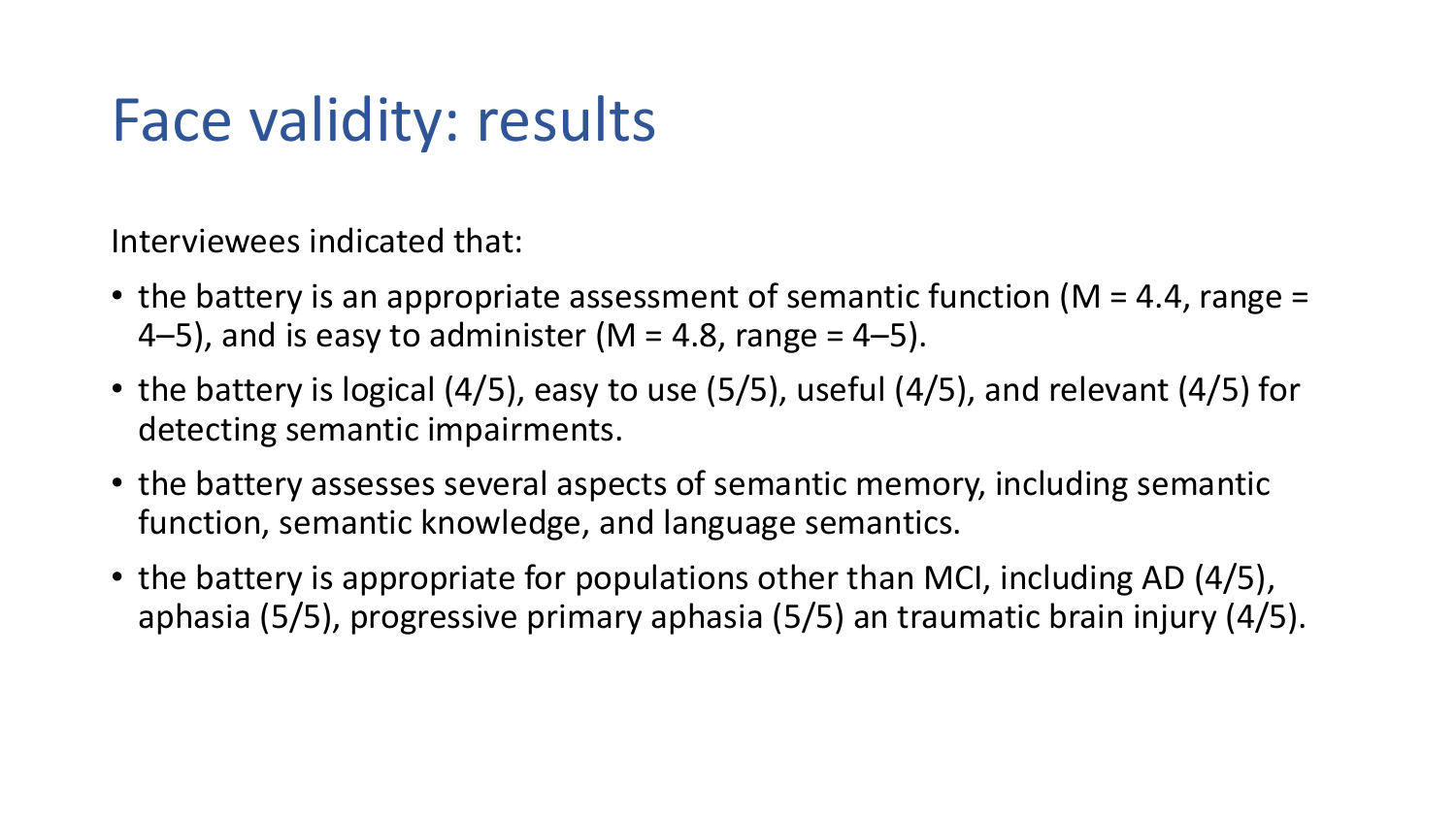# Study 2: Performance on the battery in aging & MCI

- We examined performance on these semantic tasks in cognitively healthy older adults and people with a diagnosis of mild cognitive impairment
- 20 of the participants completed the battery again six months later
- Participants also completed additional standardized tasks of semantic function:
	- Boston Naming Test
	- Pyramids & Palm Trees test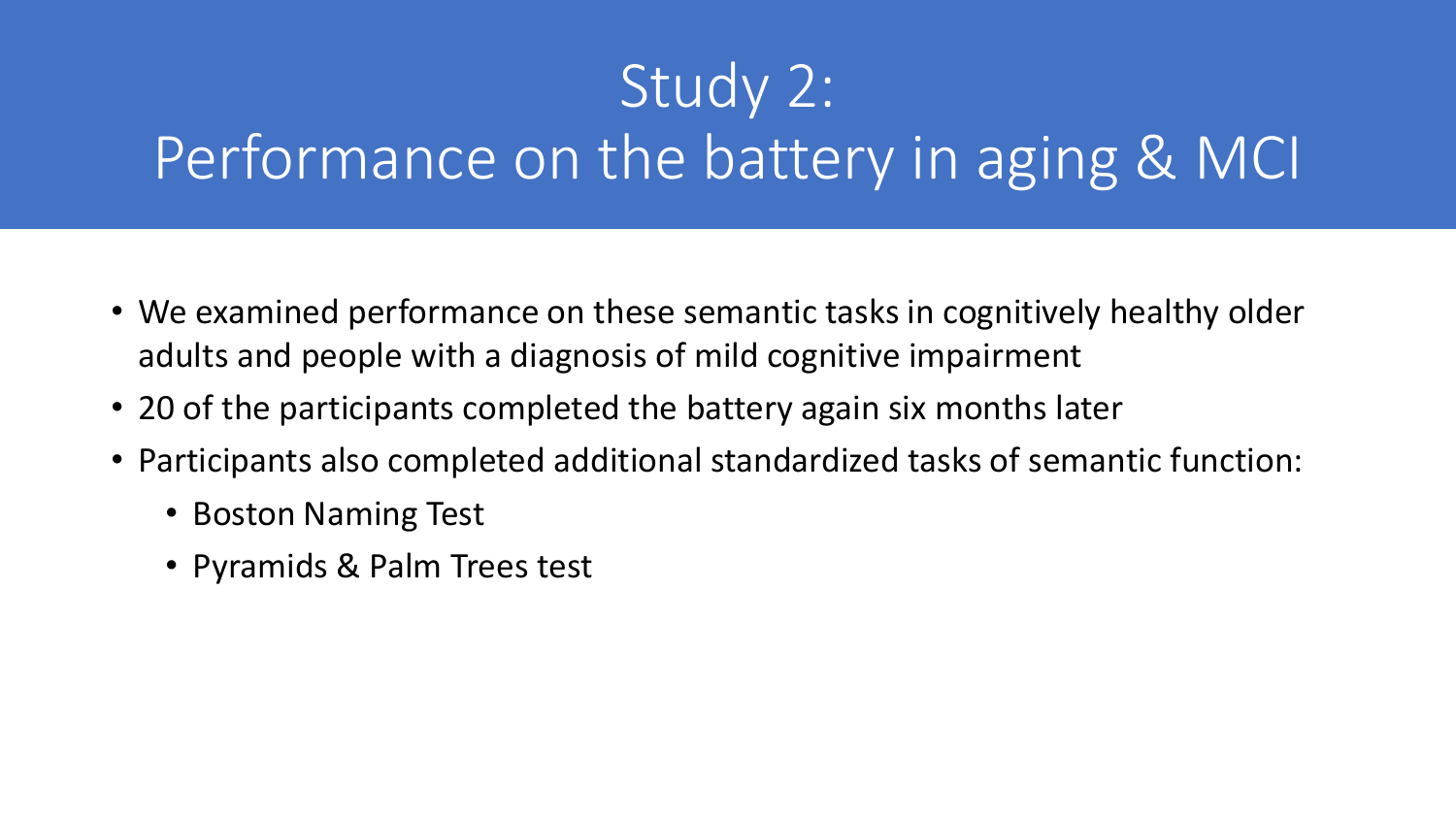# Participants

|           | <b>Older Adults</b> | <b>MCI</b>      |
|-----------|---------------------|-----------------|
| Number    | 102                 | 60              |
| Men/women | 31 men/71 women     | 33 men/27 women |
| Age       | 73.61±4.60          | 75.27±6.11      |
| Education | 16.15±2.81          | 15.68±3.71      |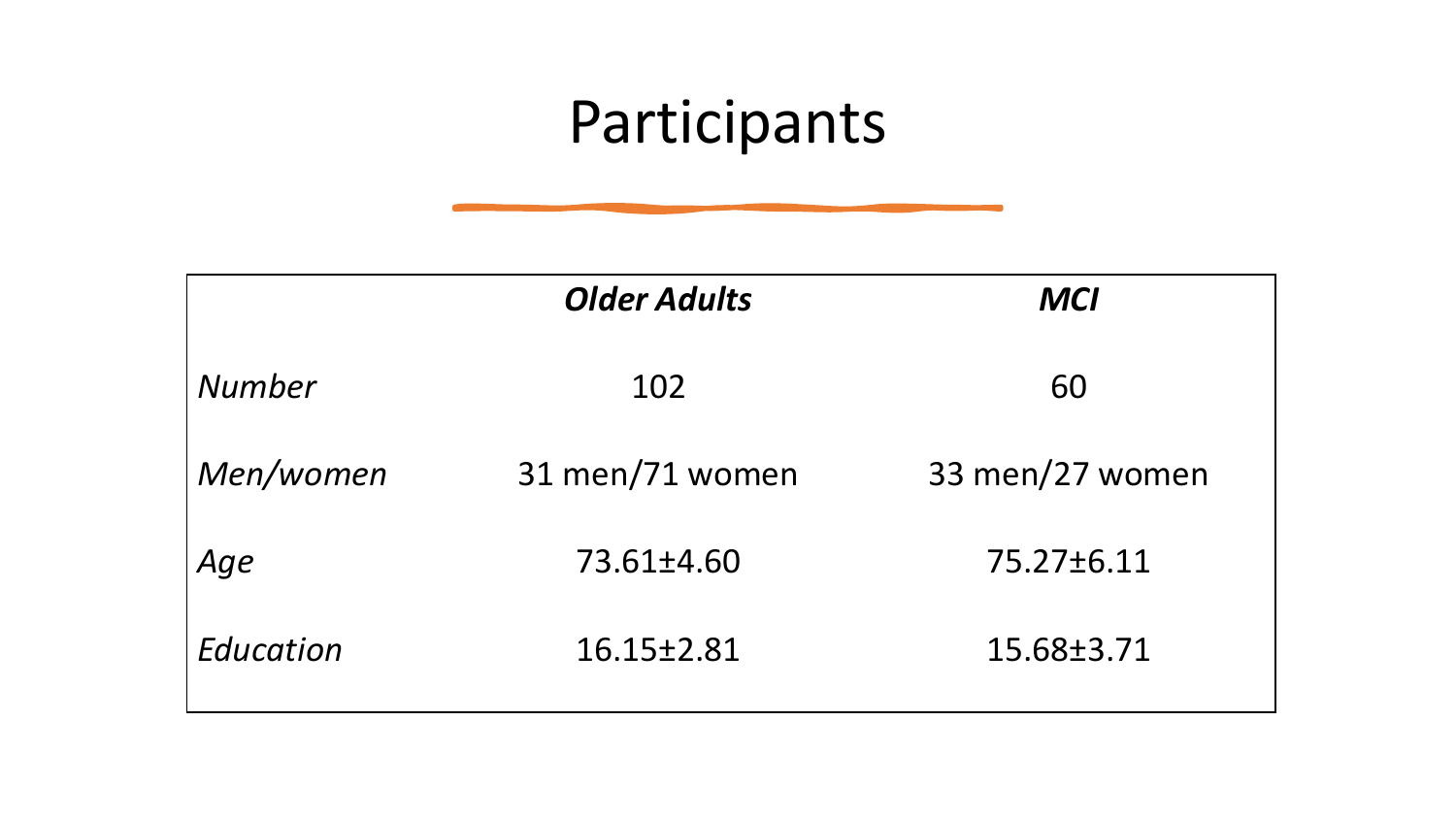

Older adults **People with MCI**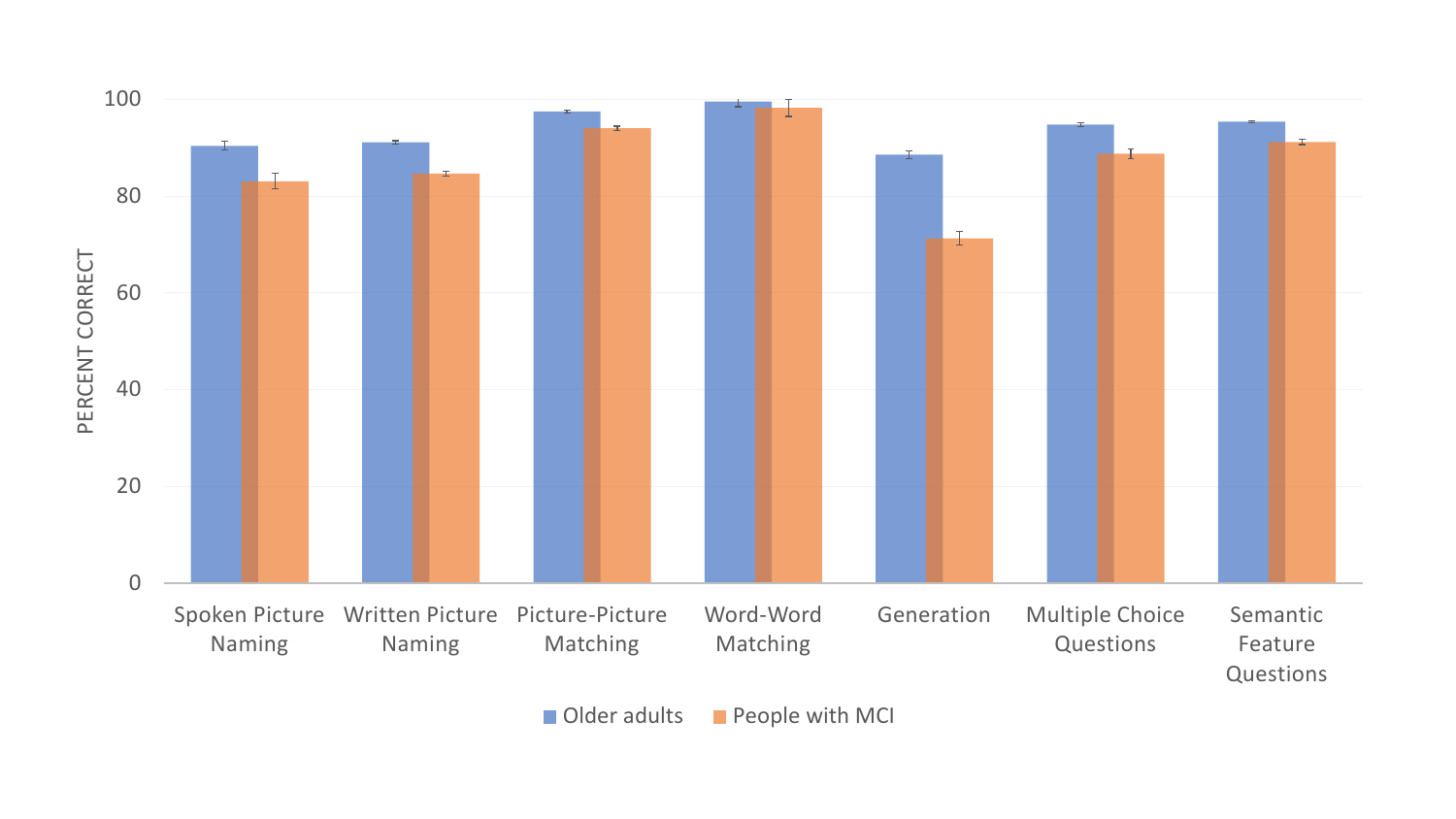# Psychometric properties

### Convergent validity

- We compared the performance of people with MCI on the semantic battery to existing measures of semantic function (BNT and PPT).
- Performance on the overall battery positively correlated with performance on existing measures. Most subtasks were significantly and positively correlated with performance on the BNT and PPT-Picture.

### Reliability: inter-rater reliability, test-retest reliability, and internal consistency

- Inter-rater reliability was high for the overall semantic battery (Pearson's r = 0.999). The correlations for each task were also high, ranging from 0.991–1.00.
- There was no significant change in mean scores between first and second testing sessions (p = .28), with a mean period of 17.98 weeks between sessions.
- Cronbach's alpha was calculated to evaluate the internal consistency of the battery, and results demonstrate that the overall battery has a high level of internal consistency ( $a = 0.83$ ).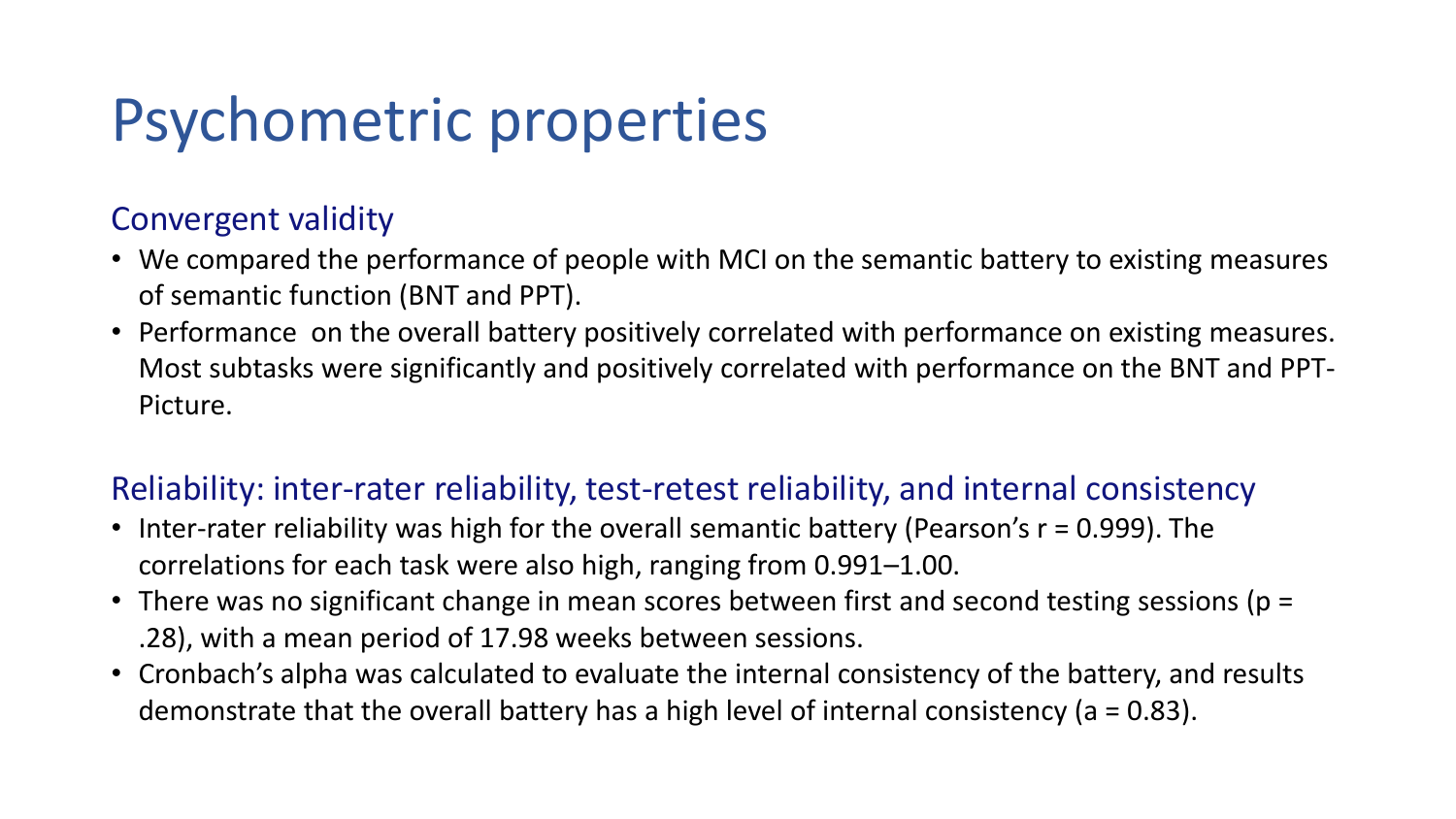# Study 3: Performance in French

- A pilot study has begun to examine performance in a French version of the battery.
- Participants include cognitively healthy older adults and people with primary progressive aphasia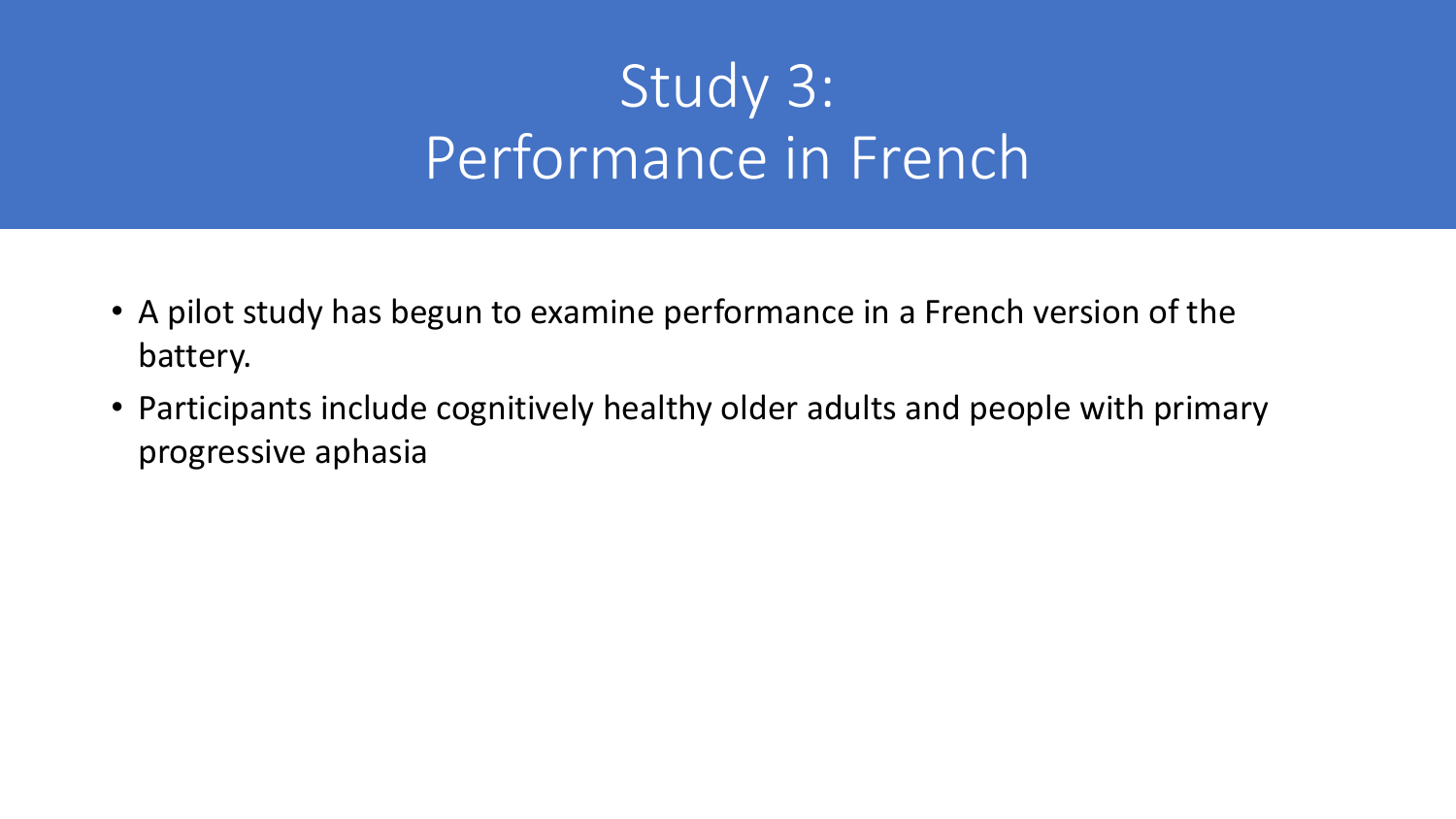# Participants

|               | <b>Older Adults</b> | <b>People with aphasia</b> |
|---------------|---------------------|----------------------------|
| <b>Number</b> | 14                  | 14                         |
| Men/women     | 5 men/9 women       | 6 men/8 women              |
| Age           | 65.64±13.38         | 66.07±14.03                |
| Education     | 12.05±3.67          | $12.71 \pm 2.76$           |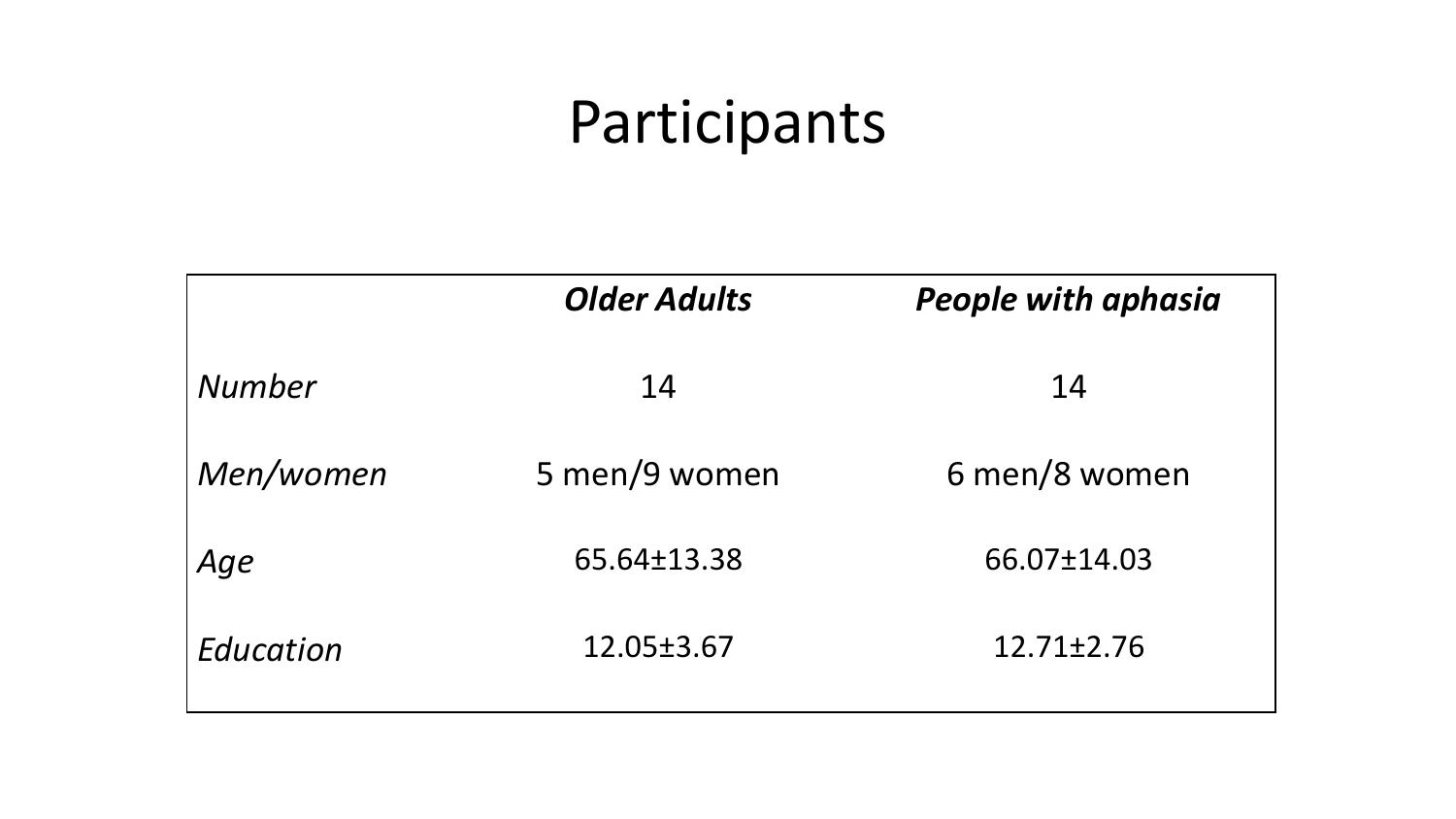

Older adults **People with aphasia**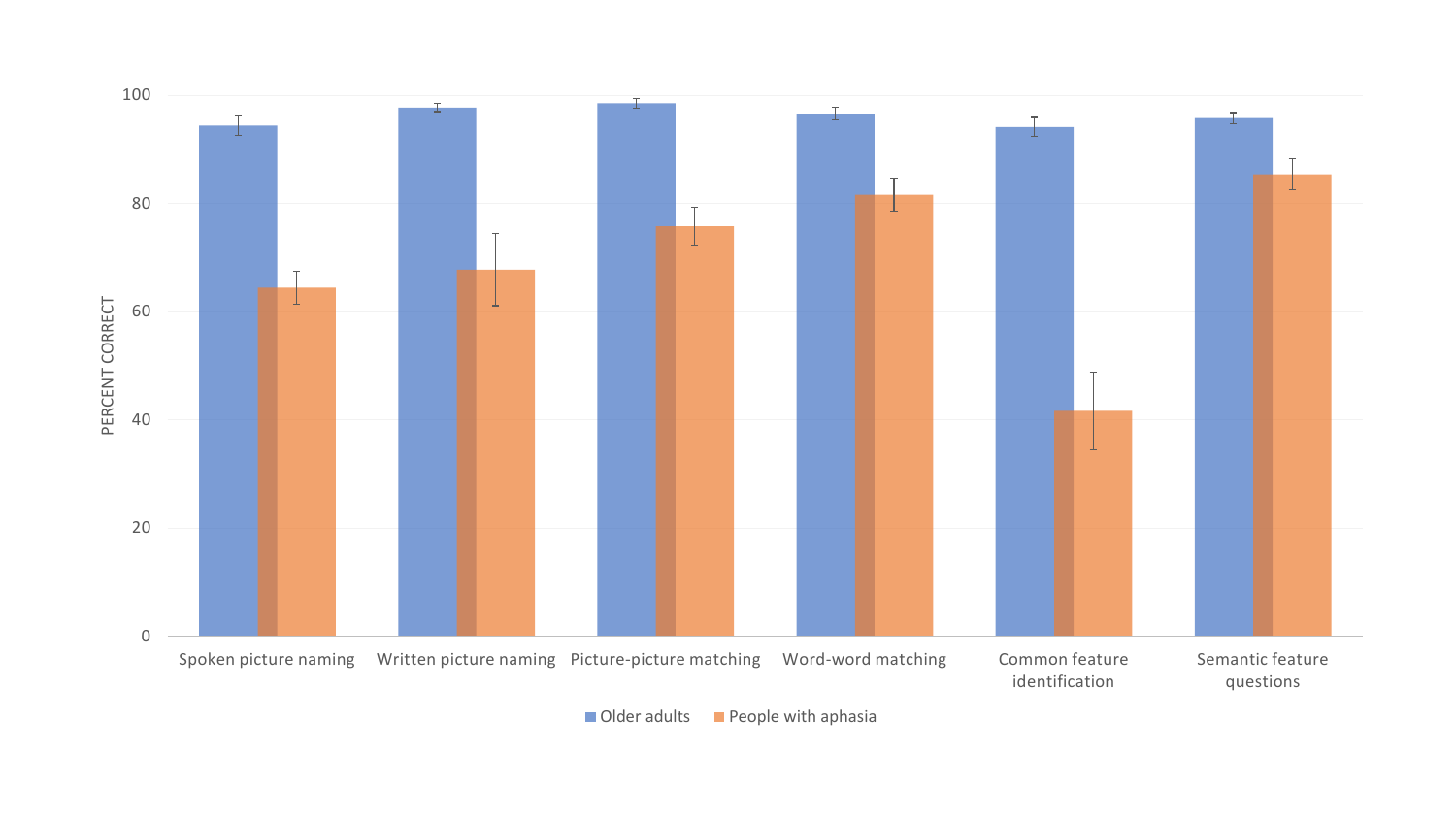## Psychometric properties

### Sensitivity & specificity

- Six participants with aphasia showed semantic deficits; we compared their performance with that of six matched control participants
- Sensitivity was 100% and specificity was 67%

### Test-retest reliability:

- Eight control participants were tested 3 months later
- Performance did not differ across testing sessions

### Cronbach's alpha

- High for tasks 1 (spoken naming) and 3 (picturepicture matching)
- Low for the remaining tasks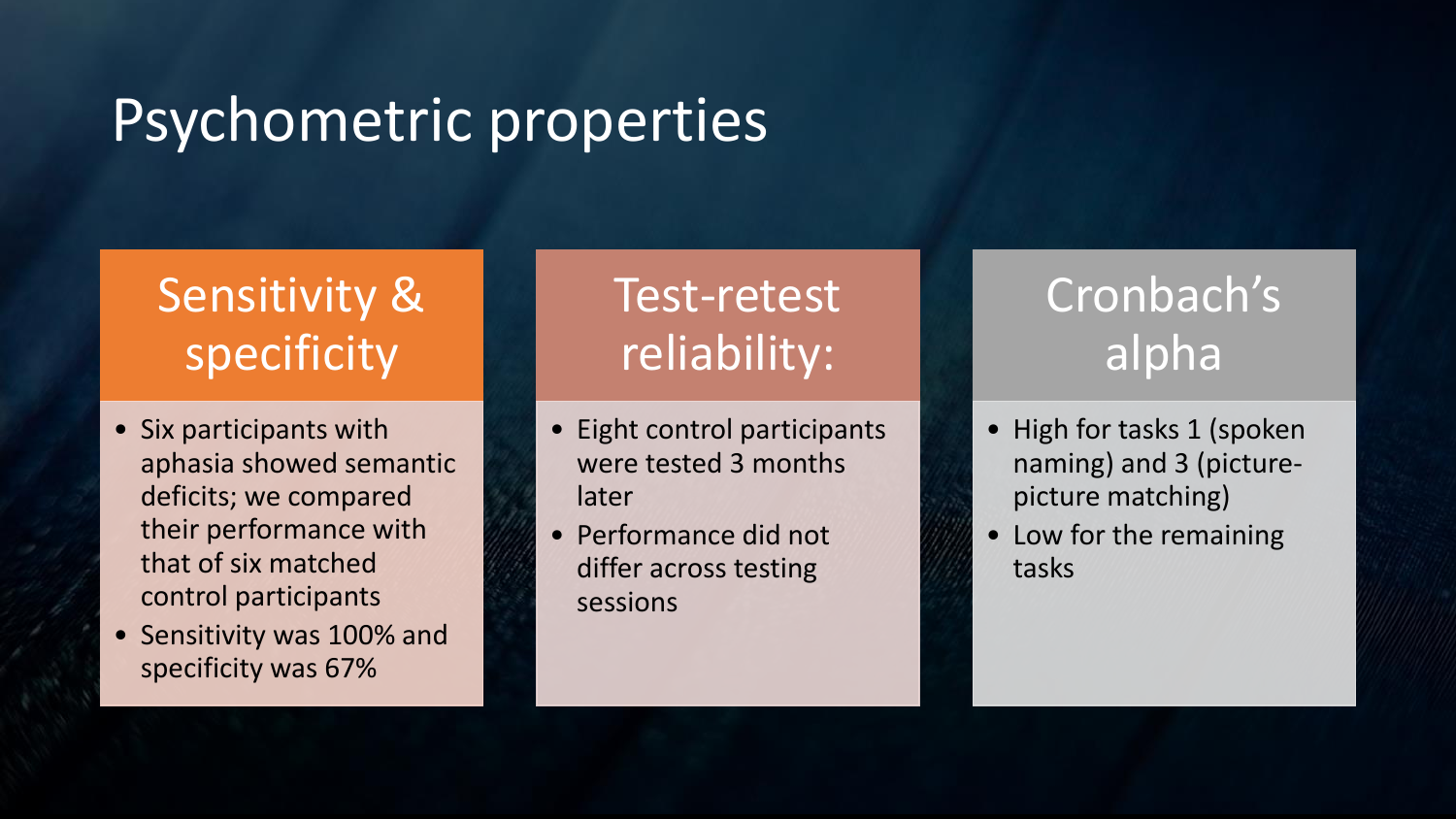# Summary/ conclusions: French

- Tasks 1 (spoken naming) and 3 (picture-picture matching) seem to be the strongest and most coherent tasks in the battery, and these two tasks discriminate the groups best.
- The tasks exhibited excellent psychometric properties in the validation and reliability tests.
- Normative data have been collected for 96 French speakers aged 19-90, and data collection is ongoing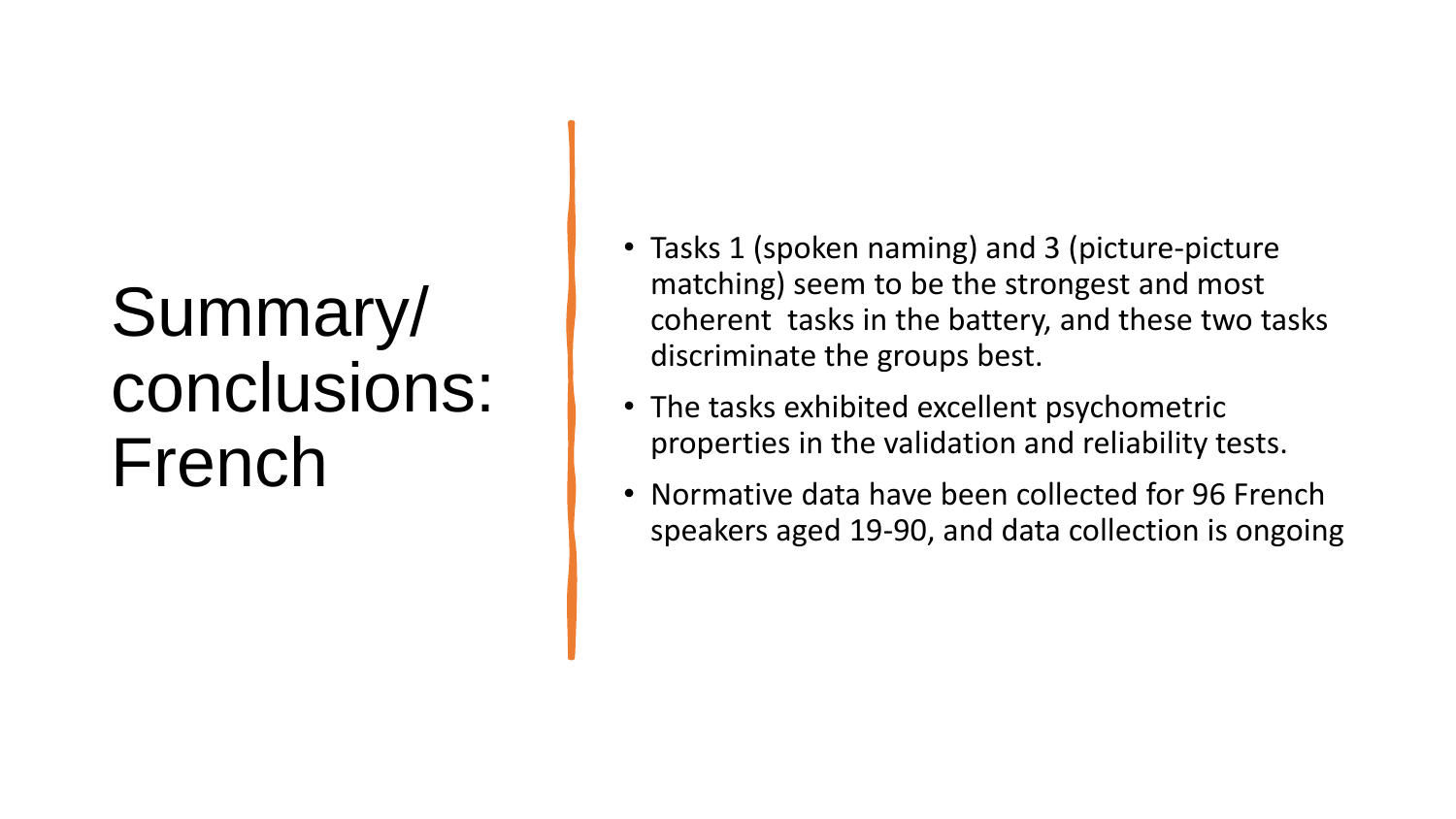# Conclusions

#### In English:

- Deficits were observed in all semantic tasks for **MCI**
- The largest effect sizes were seen in spoken picture naming
- The semantic battery exhibited good psychometric properties

#### In French:

- Deficits were observed in all semantic tasks for people with aphasia
- Spoken picture naming and picture-picture matching best discriminated the groups

#### Ongoing work:

- Collection of norms for a larger group across adult age ranges
- Development of a minibattery for clinical assessment